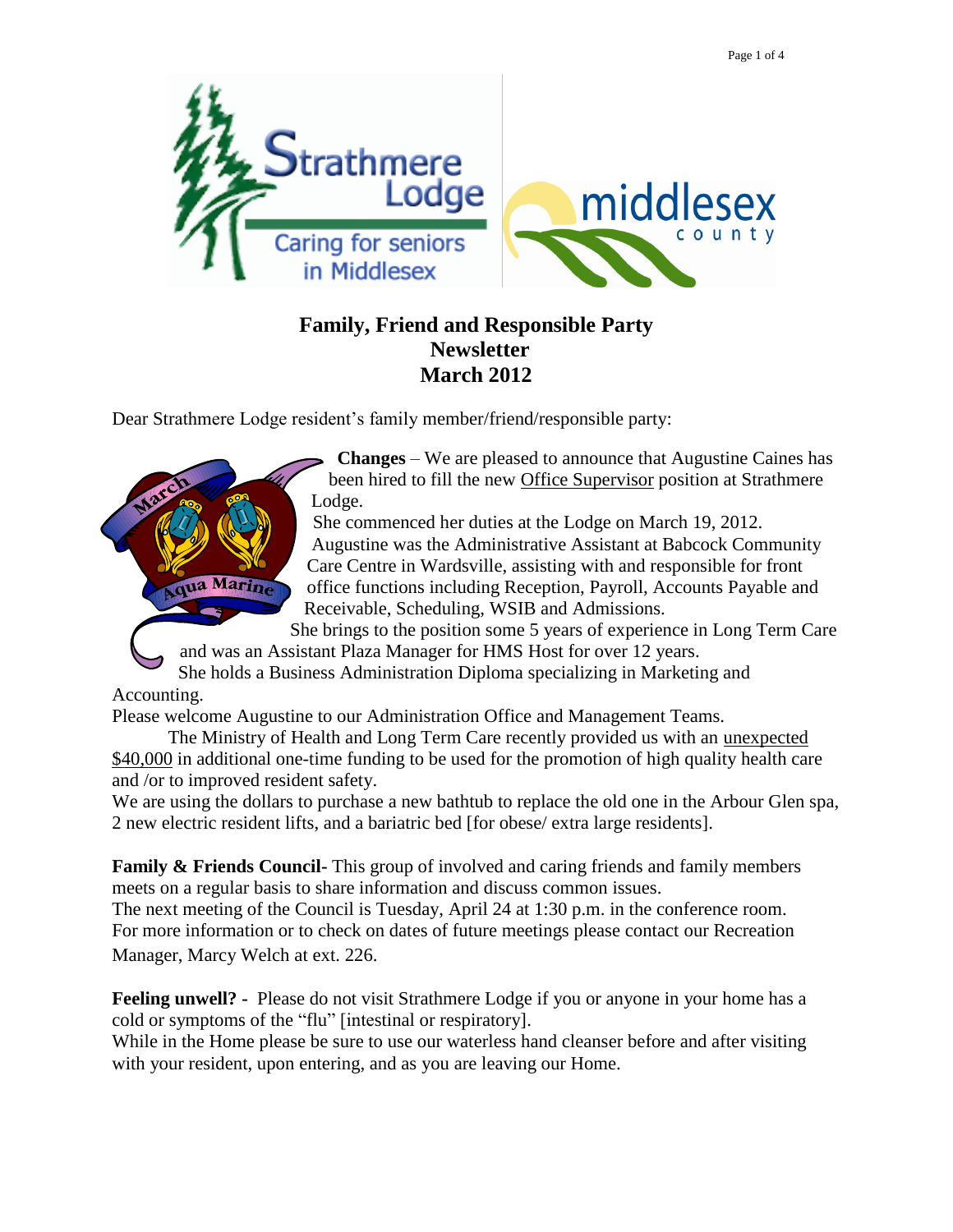**Monthly Caregiver Support Group** – for family members of Strathmere Lodge residents living with Alzheimer's or related dementias.

They are held on the  $4<sup>th</sup>$  Monday of each month [next meetings- March  $26<sup>th</sup>$  and April  $23<sup>rd</sup>$ ] from 6:30 to 8:00 p.m. in our Conference room.

If interested, contact Diane at VON ACSP [Alzheimer Community Support Program] (519) 245- 3170, or talk to our Recreation Manager, Marcy Welch at ext. 226.

## **[5 Invaluable Benefits of Senior Volunteering](http://cl.exct.net/?qs=5bdf3013e899ac9e45da8ecd9084688909cf7bff4dc999089de154900672dd9d) -**

For Pauline Grace, volunteering keeps her mind off the fibromyalgia pain in her neck and back. "When I am active, I forget about the pain. Often when I get home, I think, 'Oh, my gosh, I got through the whole day without feeling the pain.' I think volunteering helps me with it."

It appears that volunteering may pay special dividends for seniors who have chronic health conditions such as arthritis, diabetes, depression, high blood pressure, dementia or Alzheimer's disease. Eighty-six per cent say that staying active through volunteering helps them manage these conditions, according to research conducted by the Home Instead Senior Care® network.

Volunteering past the traditional retirement age of 65 has the following benefits beyond good vibes for Canadian volunteer seniors surveyed:

1. **Improved Physical Health - 99 per cent** stay active and feel better physically. Ruth MacKenzie, President and CEO of Volunteer Canada, said: "You get more physically active and intellectually active, and connect in a meaningful way to your community, and that's the big one. The health benefits associated with volunteering are a means to combat isolation and loneliness."

2. **Stronger Emotional Foundation - 98 per cent** feel better emotionally. Perhaps it's the idea of putting others' needs before one's own, but older volunteers almost always feel better emotionally.

3. **Renewed Spiritual Purpose - 98 per cent** gain a sense of purpose. Along with a need to make a difference, senior volunteers overwhelming want to gain a sense of purpose. 4. **Strengthened Mission - 97 per cent** want to make a difference. Whether it's passing out lunches to the homeless or building a home for a family in need, nearly all senior volunteers want to make a difference.

5. **Shared Wisdom - 87 per cent** want to share their talents, skills and experience. Many older adults have spent a lifetime in careers or honing domestic and creative skills that they are more than happy to share with others.

Brought to you by: **[Home Instead Senior Care](http://cl.exct.net/?qs=5bdf3013e899ac9eb09740f2899a3ee7a0d20e0c0072cd74404337ff67d80f66)** 888-484-5759 [info@homeinsteadinc.com](mailto:info@homeinsteadinc.com)

**Caregivers** - Check out the terrific **e-caregiver** newsletter – a new publication of **thehealthline.ca** and **caregiverexchange.ca.**

The site is full of helpful information and encouragement. In each newsletter, they feature posts from their blog **caregiving in perspective**, highlight news about caregiving and other healthrelated items, and link you to community resources for caregivers. There is a great reading list as well.

No, you do not have to have your family member living with you to be a Caregiver. Visiting and supporting a friend or family member at the Lodge or in her Home automatically qualifies you as a Caregiver.

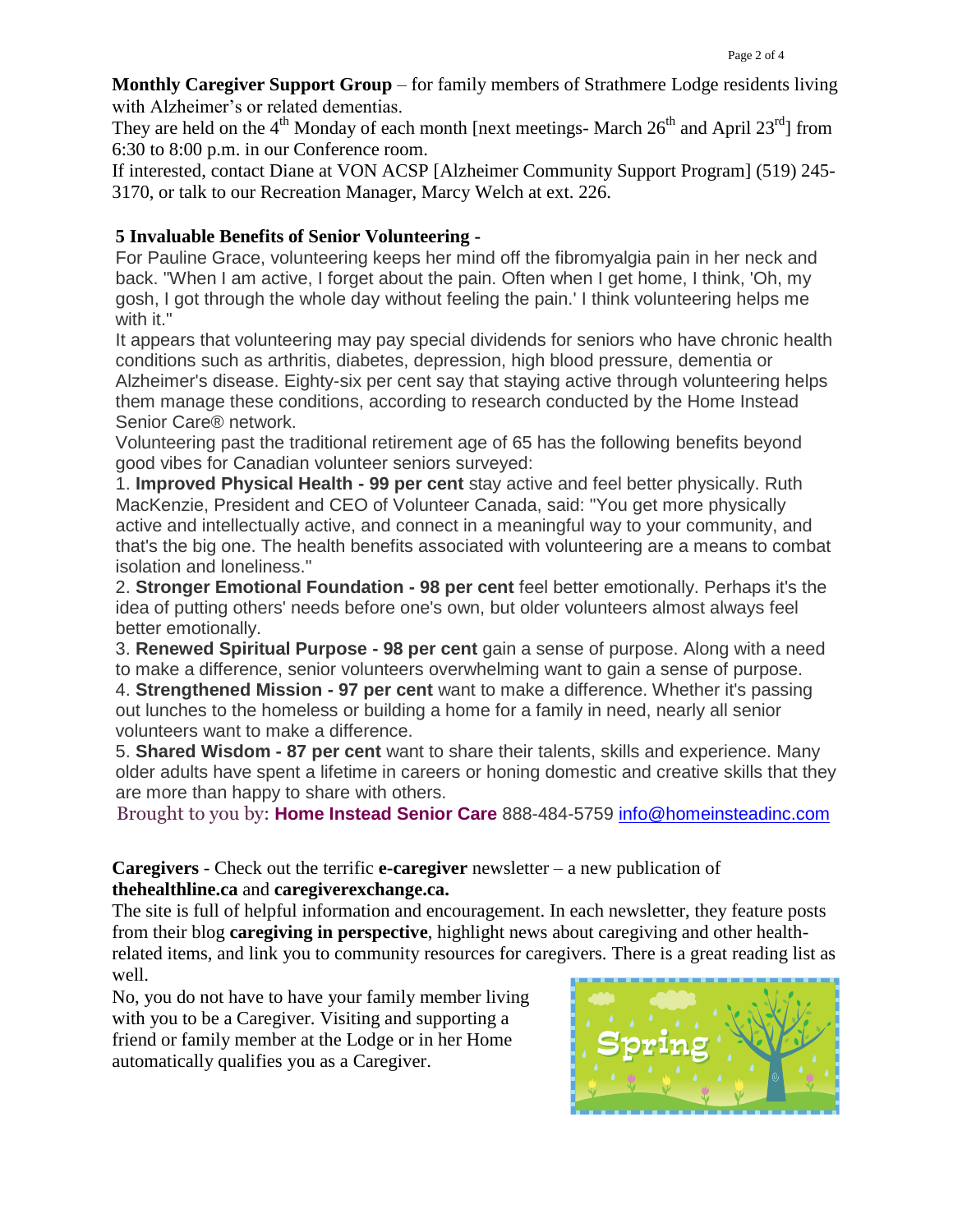**New public reporting data available -** Health Quality Ontario (HQO) is an independent agency dedicated to reporting to the public about the quality of Ontario's publicly funded health system, supporting continuous quality improvement, and promoting healthcare based on the best scientific evidence available. As part of this mandate, HQO will be reporting on the quality of long-term care in Ontario through its long-term care public reporting website, available effective March 28 at: <http://www.hqontario.ca/en/reporting/longtermcare>

Strathmere Lodge has made a visible commitment to transparency and accountability by volunteering to publicly report its quality results on the HQO's website. The website has been recently refreshed with new information and now includes quality indicator results for falls, pressure ulcers, incontinence, and restraints for nearly 300 individual long-term care homes including ours. By visiting the site you can see how our Home and others across Ontario are doing on key measures of quality. Don't hesitate to ask me questions about what you see on the site - we would be happy to discuss these results with you and share our most recent data. I will also provide further information in a subsequent newsletter.

**Ladies Auxiliary Hours of Service 2011-** We, the ladies of the Strathmere Lodge Auxiliary, find it gratifying and uplifting to serve the residents and assist the staff whenever we are called upon. We are frequently seen at the lodge working in various capacities and the many acts of appreciation shown to us make Strathmere an enjoyable place to be. We are indebted to all those who generously support us with purchases at the Tuck Shop, Ice Cream Parlour and Christmas Bazaar as well as contributions given in Memorial Donations. All monies received go to benefit the residents at Strathmere Lodge.

We continue to be actively involved and this past year we gave 6439 hours of volunteer service to this home. *President - Barb Parsons*

**How do these hours of Volunteer Service add up?** Auxiliary Executive and Administration, Tuck Shop operation, Christmas Parade, Peach Ice Cream Days, Strawberry Ice Cream Days, 2 Monthly Birthday Parties, Signing Christmas Cards & Assembling/Distributing Christmas Gifts, assistance at Resident Council, Apple and Rhubarb pie making, Gardening and Garden



committee, Christmas Bazaar, Ice Cream Parlour, Garden Party, Appreciation Dinner, Sign Display, Alzheimer Coffee Break, Family Christmas Dinners, Residents' Closet Organizing, Funeral and Anniversary Luncheons, Pizza and Lunch Brunch, Catholic Mass and visiting, Day Trips - Wal-Mart (x4), Shoppers, Giant Tiger, Huron County Playhouse, Car Show, Roy's Coffee Shop, Sunset

Lodge Teas - Auxiliary New Year's, Auxiliary Valentine, Mothers and Others, Rhubarb and Apple Pie Socials, Jennifer Gillies Retirement, St. Patrick's Day, Easter Social, Father's Day

Afternoon Programmes--Weekend Bingos (x24), Ollie Bolen (x2), Happy Hour (x11), Hallowe'en Party, Bowling (x3), Curling, Horse Races, The Goldies, Dance Factor, School Days,Wally Gray, Genevieve Fisher, Jim Patterson at piano (x12), Parkinson Walk

Evening Programmes- Barbershop Singers (x2), John Thuss (x2), Community Choir, Lorne Whitby, Men of Song, Appin Strawberry Social, Author George Laidlaw, Jentlemen Jim, Joel Horwath, Pentecostal Choir, Firemen's Bingo.

**Resident's Clothing –** please check your resident's closets/wardrobe every couple of months to ensure that another resident's clothing has not found its way there by mistake.